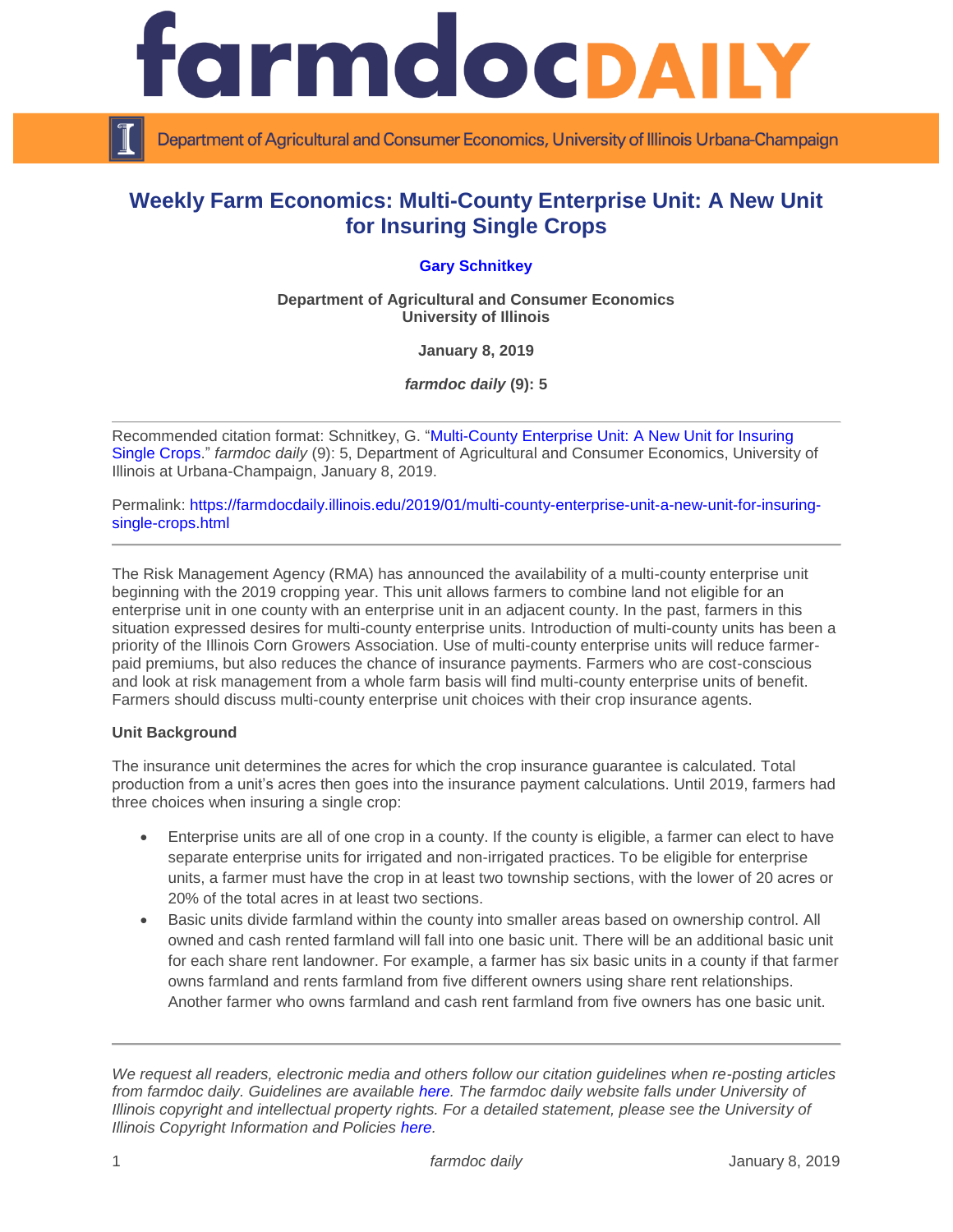Optional units divide basic units into smaller areas based on township sections. If a basic unit is in three sections, there are three optional units.

Many farmers have farmland in more than one county and one farmland in one county not eligible to be insured as an enterprise unit. In these cases, the farmer will have to insure farmland in the nonenterprise-eligible county using either basic or optional units. Due to enterprise discount factors and higher subsidy rates, farmer-paid premiums are higher for basic and optional units than they are for enterprise units.

In a 2017 survey conducted by the Illinois Corn Growers Association, 40% of farmers indicated that they grew corn in more than one county (*farmdoc daily*, October 24, 2017). Of the 40% farming in more than one county, 37% had an enterprise unit in at least one county and basic or optional units in at least one other county. Of these farms, 69% indicated that they would be willing to consolidate their basic or optional unit with another enterprise unit. This subset of farmers will find the multi-county enterprise unit of interest.

# **Eligibility**

To be eligible for a multi-county enterprise unit, a farmer must have:

- 1. An enterprise unit in one county. In Illinois, this means that there are acres must in more than one township section, with the lower of 20 acres or 20% of the total acres in at least two sections.
- 2. A basic or optional unit in a county contiguous to the county containing the enterprise unit. The acres in this county cannot be eligible for an enterprise unit. In Illinois, non-eligibility results because all land is in one township section.

Farmers must make the same selections in each county to be eligible for a multi-county enterprise unit:

- 1. Plan either Revenue Protection (RP), Revenue Protection with harvest price exclusion (RP-HPE), or Yield Protection (YP).
- 2. Coverage level.
- 3. Practice choice where allowed, acres can be divided into irrigated and non-irrigated practices.

All units in the multi-county enterprise unit must be covered by the same Approved Insurance Provider (AIP).

## **Decision Points**

Farmer must choose to use multi-county enterprise units by the sales closing date (March 15 for corn and soybeans in most Midwest states). Like many crop insurance decisions, the decision will carry forward into future years until farmers make a written change to their insurance policies.

Just choosing a multi-county enterprise unit does not make a farm eligible for a multi-county enterprise unit. A farmer must plant acres such that one county is eligible for an enterprise unit and an adjacent county is not eligible for an enterprise unit. If these conditions are not met, the acres will be insured using enterprise, basic, and optional units.

By the acreage reporting date (July 15 in Midwest States for corn and soybeans), the farmer must decide the primary and secondary counties. The primary county is the county with the enterprise unit and the secondary county is the non-enterprise unit. The primary and secondary counties must be adjacent to one another. The primary and secondary counties will be combined.

In some cases, there can be two or more counties that could serve as a primary county for a secondary county, meaning that there are at least two counties with enterprise units are adjacent to a secondary county that is not eligible for an enterprise unit. In these cases, the farmer must choose which county will serve as the primary county.

At the acreage reporting date, determinations will be made if the qualifications are met for the multicounty enterprise unit. Qualifications are: 1) the primary county is eligible for an enterprise unit, 2) the